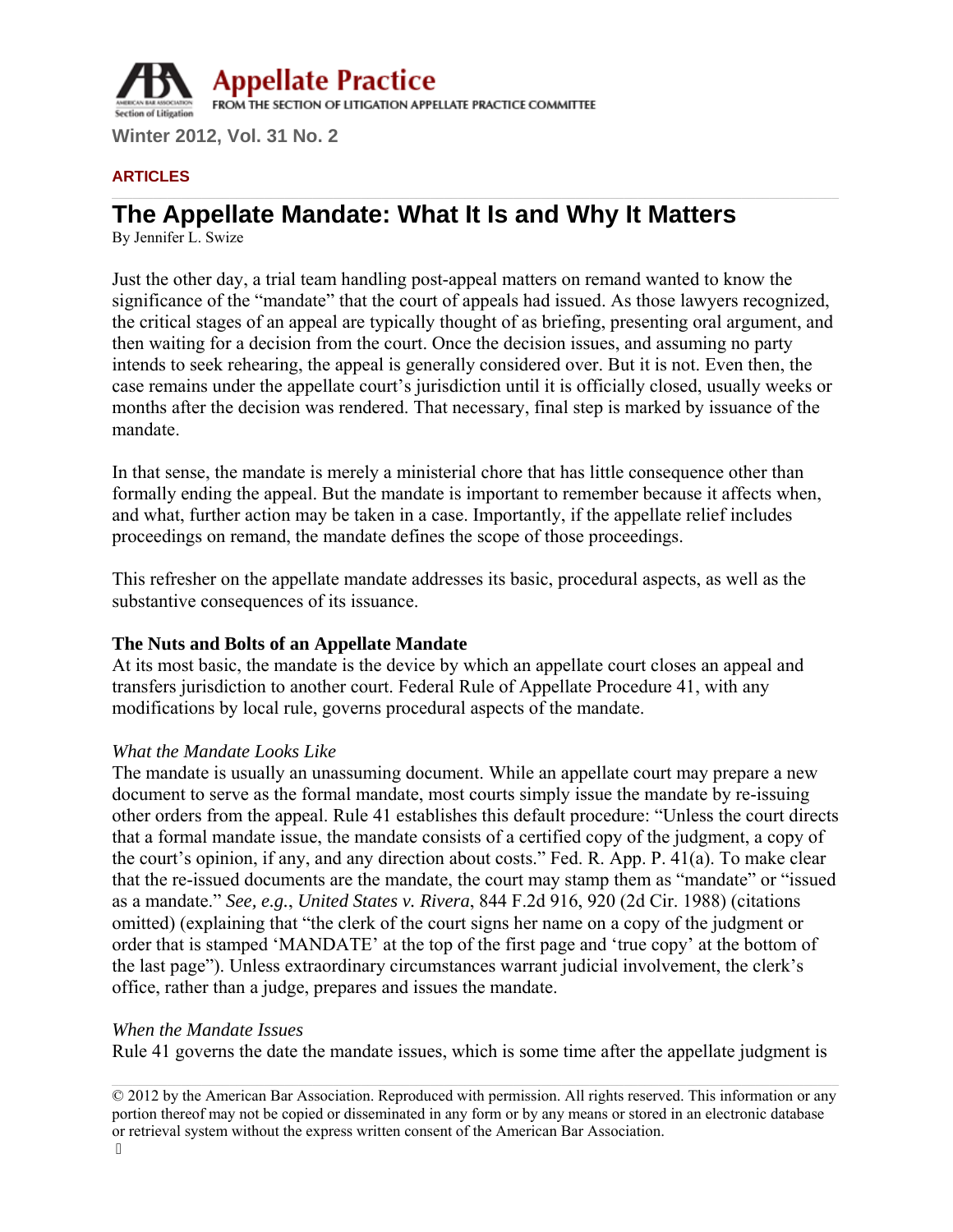

entered. The particular date depends on whether certain post-judgment filings are made—in particular, a petition for rehearing (whether panel or en banc) or a motion to stay the mandate. Where no party seeks either form of relief, the mandate "must issue 7 days after the time to file a petition for rehearing expires." Fed. R. App. P. 41(b). The result of this 7-day period, in conjunction with the typical 14-day period under Rule 40 for filing a rehearing petition, is that the mandate usually issues 21 days after judgment if no party seeks rehearing or a stay of the mandate. (If it is a civil case in which the United States is involved, 45 days for any party to petition for rehearing are permitted, delaying the mandate's issuance until 52 days after judgment.) By local rule, however, an appellate court may establish a different time for filing a rehearing petition and thus affect the date the mandate issues. *See, e.g.*, Fed. Cir. R. 40(e) (allowing 30 days for civil cases not involving the United States); D.C. Cir. R. 35(a) (same).

If a party seeks either a rehearing or a stay of the mandate, those requests automatically stay issuance of the mandate. A rehearing petition automatically stays issuance until that request is denied or, if granted, until the rehearing proceedings conclude. *See* Fed. R. App. P. 41(b) ("The court's mandate must issue 7 days after the time to file a petition for rehearing expires, or 7 days after entry of an order denying a timely petition for panel rehearing, petition for rehearing en banc, or motion for stay of mandate, whichever is later.").

Other post-judgment actions do not automatically stay the mandate. For instance, a motion to extend the time to file a rehearing petition does not automatically stay issuance of the mandate. Thus, if an extension request is granted, and that period exceeds the date for issuance of the mandate, the mandate will likely issue, even though a timely filed petition would have automatically stayed the mandate.

Because the filing of a rehearing petition automatically stays issuance of the mandate, the period between entry of judgment and issuance of the mandate could be several months or more. The time of issuance depends on how quickly the court acts on the rehearing request and conducts any rehearing proceedings. But, whenever those matters run their course, the same 7-day default period applies.

Although the default period typically applies, Rule 41 gives a court the authority to "shorten or extend the time" for issuing the mandate. Fed. R. App. P. 41(b). Parties may ask a court to exercise this authority. For instance, prevailing parties, relying on their success on appeal and circumstances particular to the case, may request an accelerated issuance. And some courts, in their local rules, have identified situations that automatically trigger a shorter or longer period, such as requiring immediate issuance of the mandate in cases dismissed for failure to prosecute. *See* Fed. Cir. R. 41 (order dismissing a case for failure to prosecute constitutes the mandate); 5th Cir. IOP 41 ("by court direction, the clerk shall immediately issue the mandate when the court dismisses a case for failure to prosecute an appeal"); 7th Cir. R. 41 ("The mandate will issue immediately when an appeal is dismissed (1) voluntarily, (2) for failure to pay the docket fee,

<sup>© 2012</sup> by the American Bar Association. Reproduced with permission. All rights reserved. This information or any portion thereof may not be copied or disseminated in any form or by any means or stored in an electronic database or retrieval system without the express written consent of the American Bar Association.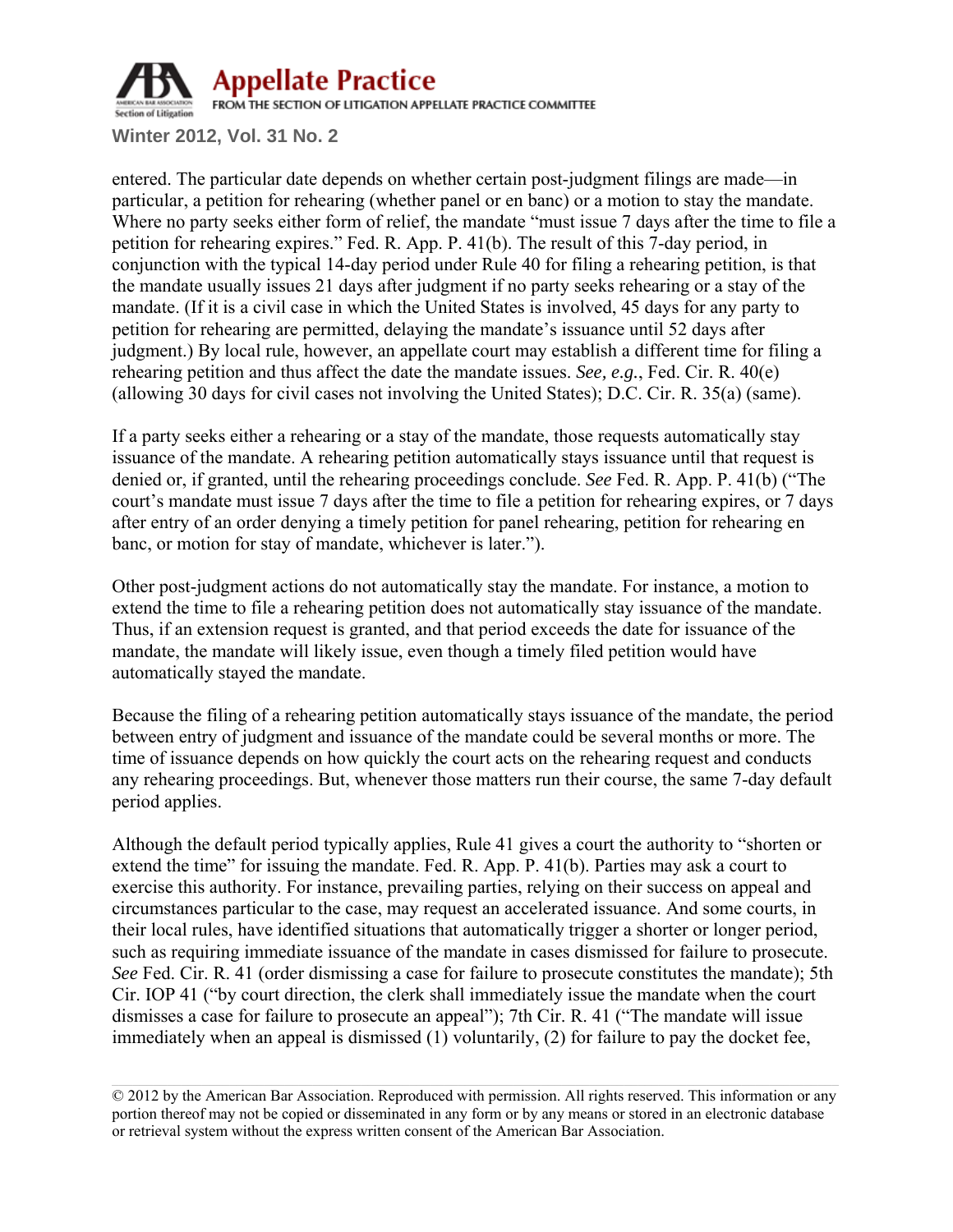

(3) for failure to file the docketing statement under Circuit Rule 3(c), or (4) for failure by the appellant to file a brief").

# *Staying the Mandate Pending Supreme Court Review*

Filing a petition for a writ of certiorari to the U.S. Supreme Court does not automatically stay the mandate. Nonetheless, certiorari petitions are a common basis for asking an appellate court to issue a stay. Rule 41 expressly contemplates such motions. A frequent reason for seeking a stay pending certiorari is where the relief on appeal includes a remand so that the remand proceedings do not begin before any Supreme Court review. But regardless of the strategic reason for seeking a stay, the party "must show that the certiorari petition would present a substantial question and that there is good cause for a stay." Fed. R. App. P.  $41(d)(2)(A)$ . Some courts, by local rule, routinely deny requests for a stay based on a certiorari petition unless the petition is likely meritorious. *See, e.g.*, 4th Cir. R. 41 ("[o]rdinarily the motion shall be denied," unless the party demonstrates that the motion "is not frivolous or filed merely for delay" and "present[s] a substantial question or set[s] forth good or probable cause for a stay"); *see also* 5th Cir. R. 41.1; 6th Cir. R. 41(a); 10th Cir. R. 41.1; 11th Cir. R. 41-1(a); D.C. Cir. R. 41(a)(2). If the appellate court grants the stay request, it may require the movant to secure the judgment by posting a bond or other security. And if the stay request is denied, the party may renew its request before the Supreme Court pursuant to Supreme Court Rule 23.

The longest stay that an appellate court can initially enter is 90 days from the date of judgment which is the same period for seeking certiorari. *See* Fed. R. App. P. 41(d)(2)(A); *see also* Supreme Court Rule 13. If the party actually files a petition, it may obtain a further extension by notifying the appellate court within the period of the stay, and the stay would continue until the Supreme Court ultimately disposes of the case, either at the certiorari stage or on the merits. *See* Fed. R. App. P.  $41(d)(2)(B)$ . If the petition is granted, the appellate mandate issues, and jurisdiction is transferred to the Supreme Court. If the Supreme Court denies the petition, Rule 41 directs that the appellate court "must issue the mandate immediately." Fed. R. App. P.  $41(d)(2)(D)$ .

The Seventh Circuit has identified several situations in which a stay request is not warranted, providing useful examples for litigants even in other courts. Stays pending certiorari may be denied where (i) the Supreme Court recently denied certiorari in a case on which the appellate court relied in the pending case (*Al-Marbu v. Mukasey*, 525 F.3d 497, 499–500 (7th Cir. 2008) (Ripple, J., in chambers)); (ii) the petition presents issues that were not preserved (*United States v. Warner*, 507 F.3d 508, 510-11 (7th Cir. 2007) (Wood, J., in chambers)); (iii) the petition does not present an issue of first impression or involve a circuit split (*Bricklayers Local 21 Apprenticeship & Training Program v. Banner Restoration, Inc.*, 384 F.3d 911, 912 (7th Cir. 2004) (Ripple, J., in chambers)); or (iv) the stay request does not show a likelihood of irreparable harm (*Indiana Protection & Advocacy Services v. Indiana Family & Social Services Administration*, 376 F. App'x 630 (7th Cir. 2010) (Hamilton, J., in chambers)).

<sup>© 2012</sup> by the American Bar Association. Reproduced with permission. All rights reserved. This information or any portion thereof may not be copied or disseminated in any form or by any means or stored in an electronic database or retrieval system without the express written consent of the American Bar Association.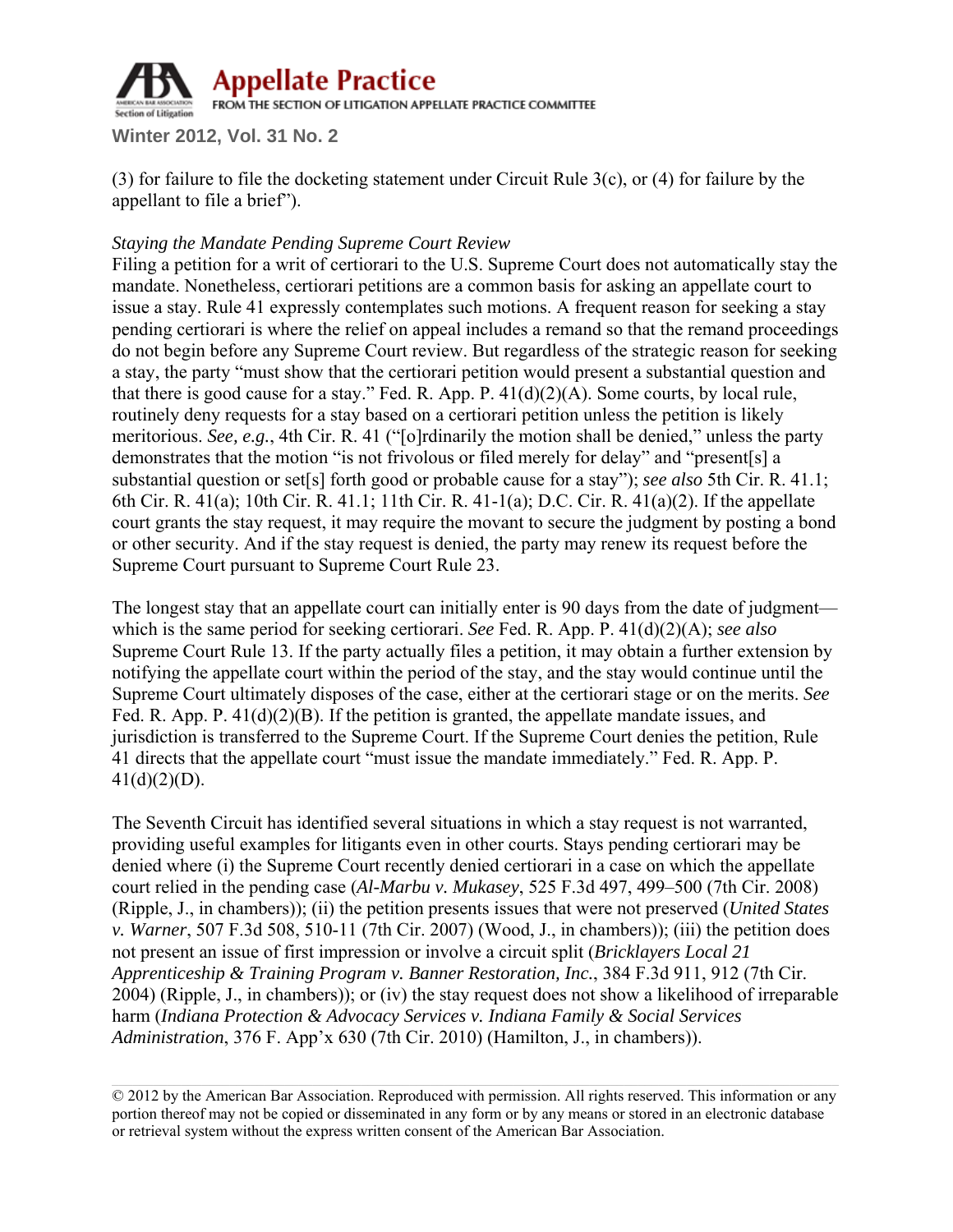

# *Recalling the Mandate*

In extraordinary circumstances, an appellate court, by motion or on its own, may recall a mandate that has issued. Although Rule 41 does not expressly contemplate this authority and certain justices "have expressed doubt" about it, the U.S. Supreme Court has held that "the courts of appeals are recognized to have an inherent power to recall their mandates." *Calderon v. Thompson*, 523 U.S. 538, 549 (1998). But, as the Supreme Court cautioned, because of "the profound interests in repose," an appellate court is directed to "sparing[ly] use" this power, bearing in mind that "it is one of last resort, to be held in reserve against grave, unforeseen contingencies." *Id.* Recall of the mandate is reviewed for an abuse of discretion. Among the extraordinary circumstances warranting recall are to resolve jurisdictional issues not previously raised so that the Supreme Court would not confront the issue for the first time without the benefit of a prior ruling on it, *see Alsamhouri v. Gonzalez*, 471 F.3d 209, 209–10 (1st Cir. 2006), and, less substantively but nonetheless important, to add instructions about post-judgment interest, *see Mars, Inc. v. Coin Acceptors, Inc.*, 557 F.3d 1377, 1378–80 (Fed. Cir. 2009).

# **Substantive Aspects of the Mandate**

The mandate has substantive purposes as well. The mandate controls which court has jurisdiction over the case and what can further happen in the case. Particularly where the appellate court has ordered further proceedings, being aware of the mandate is critical to preparing for those proceedings.

# *The Mandate's Effect on Jurisdictional Matters*

Technically, an appellate decision is directed to the lower court from which the appeal arose so that the court can effectuate the appellate judgment. The mandate, therefore, transfers jurisdiction to the lower court to take that action. For instance, if a district court's decision is affirmed on appeal, the mandate returns the case for entry of judgment to the prevailing party. The mandate terminates the appellate court's jurisdiction, and that court cannot be asked for further relief.

Until the mandate issues, however, the appellate court's judgment is not final, and that court retains jurisdiction to decide rehearing petitions or otherwise amend its opinion or judgment. During this same period before the mandate issues (and, indeed, since the initiation of the appeal), the district court lacks jurisdiction, except for matters unrelated to the merits of the appeal or that are merely procedural, such as requests for attorney fees and costs or conferences to schedule anticipated future proceedings.

# *The Mandate's Effect on Remand Proceedings*

The mandate's substantive aspects are most noticeable when the appellate court orders further proceedings on remand. Once it receives the mandate, the district court may conduct those proceedings, but it must do so in accordance with what happened on appeal. Known as the "mandate rule," the mandate informs the district court of what it must do to implement the appellate decision on remand and limits further proceedings to the scope of the mandate. The

© 2012 by the American Bar Association. Reproduced with permission. All rights reserved. This information or any portion thereof may not be copied or disseminated in any form or by any means or stored in an electronic database or retrieval system without the express written consent of the American Bar Association.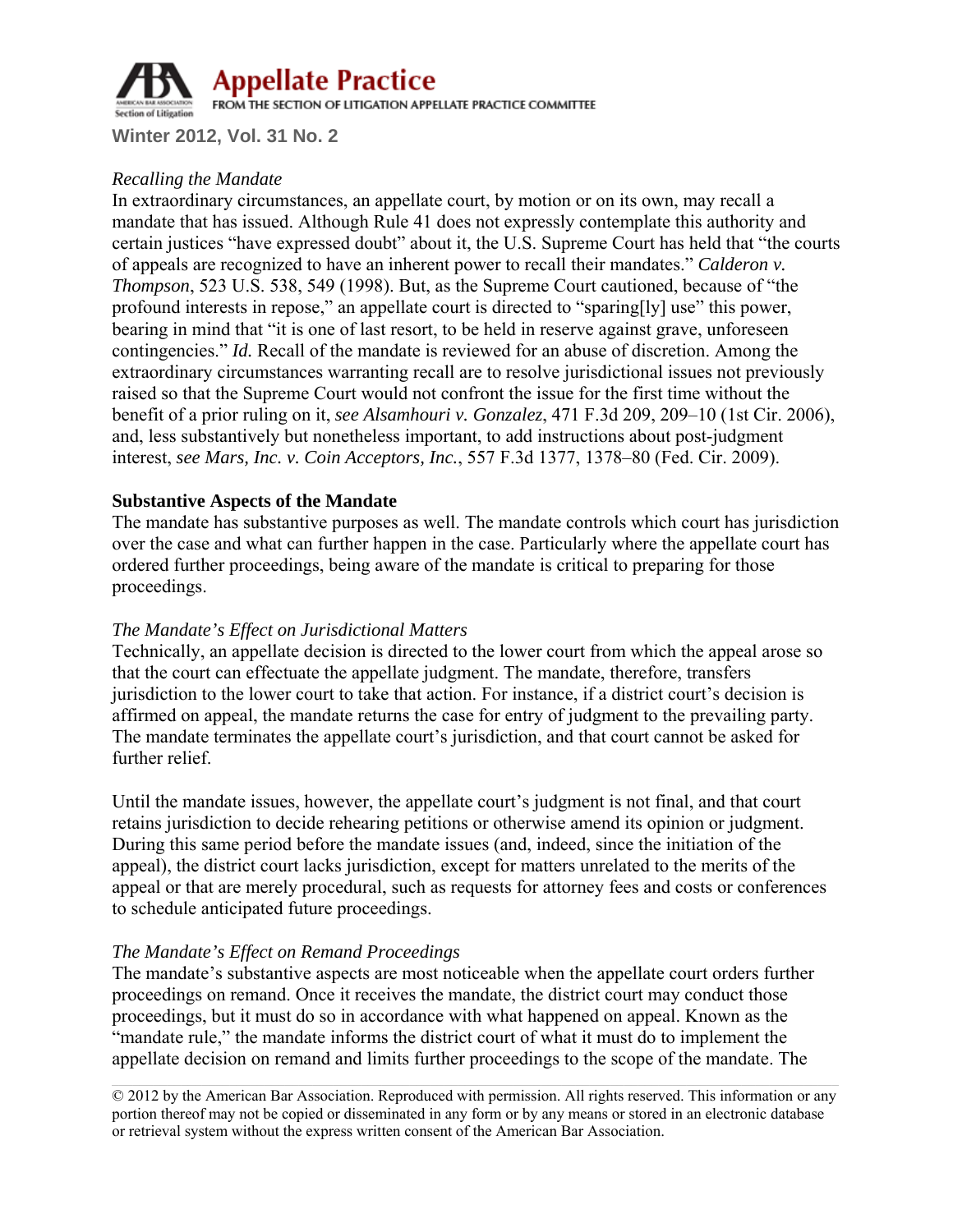

lower court "must comply strictly with the mandate rendered by the reviewing court" and "may" not deviate" from the mandate. *Huffman v. Saul Holdings Ltd P'ship*, 262 F.3d 1128, 1132 (10th Cir. 2001); *see also, e.g.*, *United States v. Rivera-Martinez*, 931 F.2d 148, 150 (1st Cir. 1991) ("When a case is appealed and remanded, the decision of the appellate court establishes the law of the case and it *must* be followed by the trial court on remand." (emphasis in original)). Relatedly, the parties generally cannot raise issues on remand that were not raised in the initial appeal. *See, e.g.*, *Engel Indus., Inc. v. Lockformer Co.*, 166 F.3d 1379, 1383 (Fed. Cir. 1999) ("An issue that falls within the scope of the judgment appealed from but is not raised by the appellant in its opening brief on appeal is necessarily waived.").

The mandate rule is a form of law of the case—distinguished largely by its (almost-always) mandatory nature. Law of the case, a judge-made doctrine, generally refers to lower-court decisions that the court, in its discretion, may later change in subsequent rulings, although as "law of the case," such decisions generally are adhered to throughout the district-court proceedings. The mandate rule is more exacting. As its name suggests, it is "mandatory" that the district court follow the appellate court's rulings. The district court cannot take actions that are contrary to the mandate or revisit the appellate court's conclusions. Thus, the issues decided by the appellate court and within the scope of the judgment are deemed incorporated within the mandate and precluded from further adjudication unless specifically remanded to the district court to address. *Engel Indus.*, 166 F.3d at 1382–84. The district court, however, has discretion to take actions consistent with or not covered by the mandate.

But as is often the case, even the "mandatory" nature of the mandate rule has exceptions. In certain narrow circumstances, the district court may revisit issues decided on appeal or covered by the mandate. For instance, the mandate may not preclude a district court's reconsideration where there are subsequent factual discoveries or changes in the law. *Invention Submission Corp. v. Dudas*, 413 F.3d 411, 414–15 (4th Cir. 2005) (finding reconsideration of an appellate determination appropriate if there is a dramatic change in law, significant new evidence, or blatant error that would result in serious injustice); *EEOC v. Sears, Roebuck & Co.*, 417 F.3d 789, 796 (7th Cir. 2005) (finding reconsideration of an appellate determination appropriate where there has been an intervening change in law). Thus, the judge-made mandate rule is not wholly inflexible. *United States v. Bell*, 988 F.2d 247, 251 (1st Cir. 1993) ("After all, the socalled 'mandate rule' . . . is simply a specific application of the law of the case doctrine and, as such, is a discretion-guiding rule subject to an occasional exception in the interests of justice."). For the vast majority of cases, however, the mandate rule limits the scope of what the district court may do on remand.

Often, appellate courts use general language in ordering remands, remanding for "further proceedings consistent with" or "not inconsistent with" its decision. If so, interesting and critical issues can arise about the scope of those proceedings. In these instances, the ministerial role of the mandate is significantly overshadowed by its ability to affect substantive issues in the case.

© 2012 by the American Bar Association. Reproduced with permission. All rights reserved. This information or any portion thereof may not be copied or disseminated in any form or by any means or stored in an electronic database or retrieval system without the express written consent of the American Bar Association.